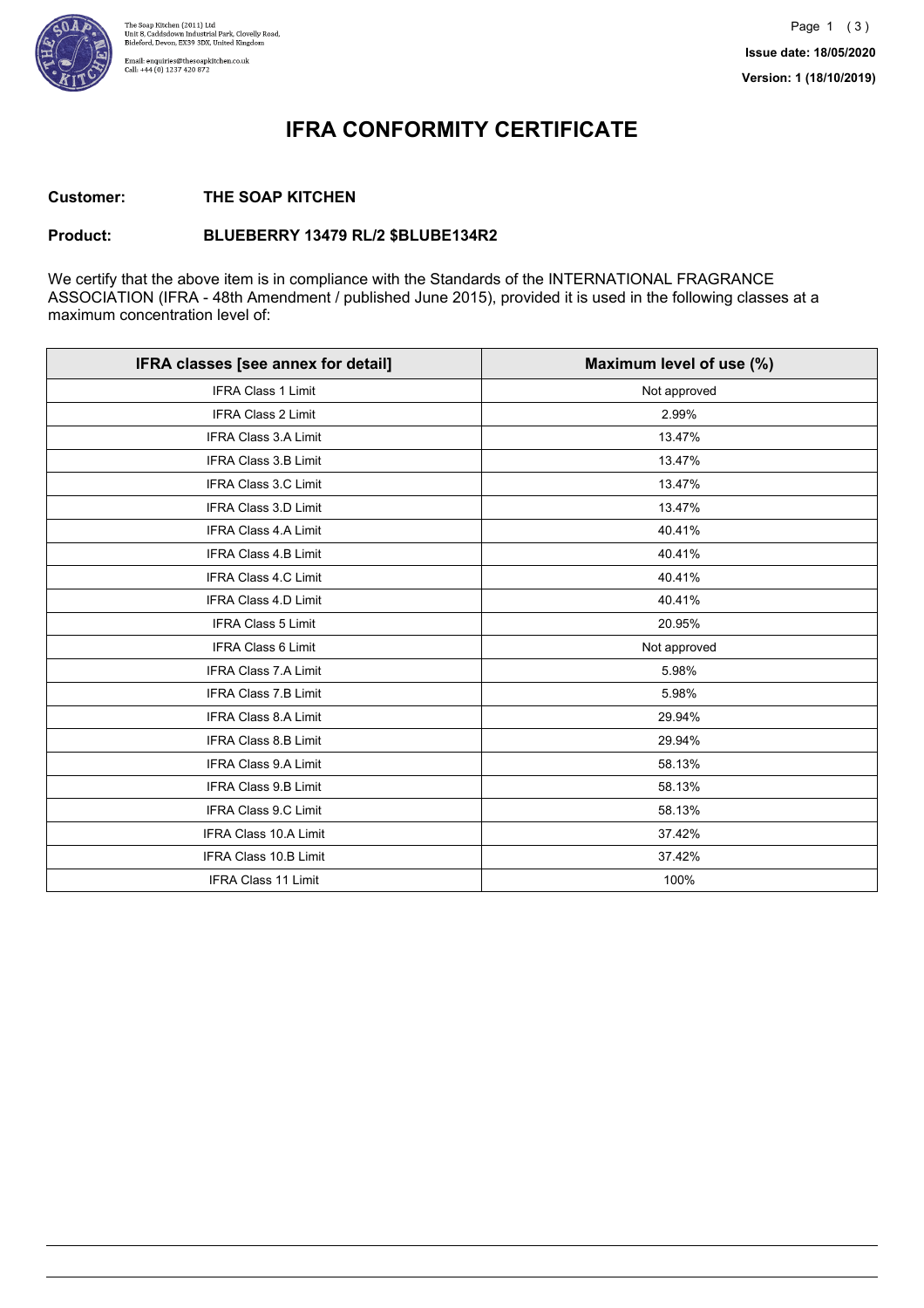## **IFRA CONFORMITY CERTIFICATE**

For other kinds of application or use at higher concentration levels, a new evaluation may be needed; please contact Carvansons Ltd.

Contains the following substances restricted by the current IFRA Standards:-

| Ingredient                                      | <b>CAS</b> | <b>Concentration (%)</b> |
|-------------------------------------------------|------------|--------------------------|
| (2-methyl-3-(p-isopropylphenyl)propionaldehyde) | 103-95-7   | 0.0228%                  |
| <b>BOURGEONAL</b>                               | 18127-01-0 | 0.0008%                  |
| Ligustral                                       | 68039-49-6 | 0.0675%                  |
| <b>VANILLIN</b>                                 | 121-33-5   | 0.67%                    |
| alpha iso methyl ionone                         | 127-51-5   | 0.67%                    |
| amyl cinnamic aldehyde                          | 122-40-7   | 0.28%                    |
| benzyl alcohol                                  | 100-51-6   | 6.68%                    |
| benzyl salicylate                               | 118-58-1   | 4.69%                    |
| citral                                          | 5392-40-5  | 0.0085%                  |
| citronellol                                     | 106-22-9   | 1.6593%                  |
| coumarin                                        | 91-64-5    | 0.01%                    |
| ∣eugenol                                        | 97-53-0    | 0.86%                    |
| geraniol                                        | 106-24-1   | 0.31%                    |
| hexyl cinnamic aldehyde                         | 101-86-0   | 0.2596%                  |
| hydroxycitronellal                              | 107-75-5   | 0.1253%                  |
| methyl beta-naphthyl ketone                     | 93-08-3    | 0.001%                   |

The IFRA Standards regarding use restrictions are based on safety assessments by the Panel of Experts of the RESEARCH INSTITUTE FOR FRAGRANCE MATERIALS (RIFM) and are enforced by the IFRA Scientific Committee.

Evaluation of individual Fragrance ingredients is made according to the safety standards contained in the relevant section of the IFRA Code of Practice.

It is the ultimate responsibility of our customer to ensure the safety of the final product (containing this fragrance) by further testing if need be.

#### **Regulatory Affairs Department**